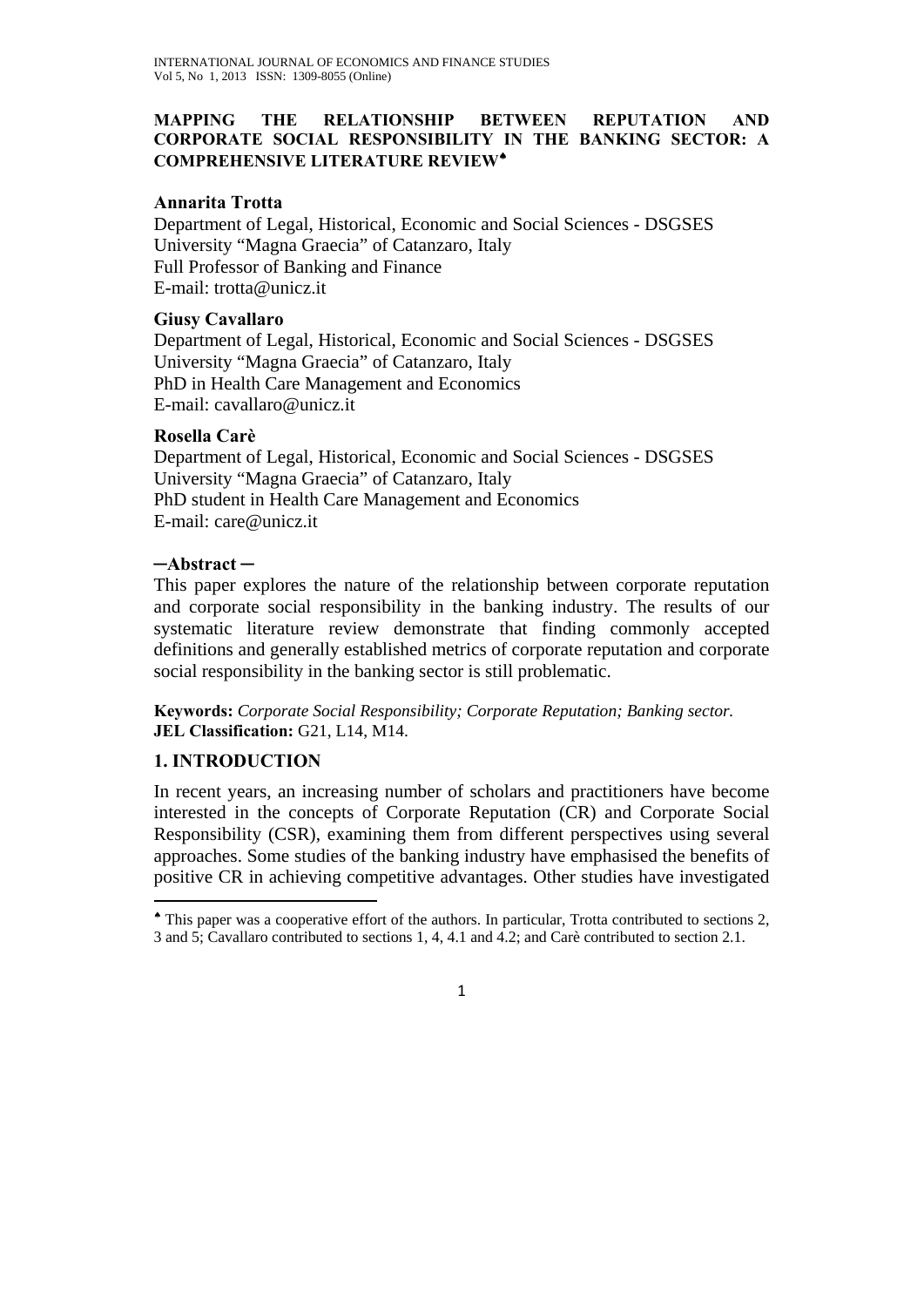the concept of CSR in the banking sector, exploring above all how CSR impacts economic, financial and non-financial performance and focusing on the adoption and disclosure of such initiatives (Callado-Munoz and Utrero-Gonzales, 2011:755). However, this line of inquiry is incomplete.

In recent years, a growing number of studies have explored the relationship between CR and CSR in non-financial sectors, but few studies have investigated the relationship in the banking industry. Although academic researches frequently conclude that CSR is an important reputational driver, Baldarelli and Gigli (2011) point out that there is a lack of theory and empirical evidence regarding the link between CR and CSR, highlighting the need for further analysis. The academic debate has so far failed to answer how responsibility and reputation interact.

In the case of the banking industry, where there is no well-established tradition of investigating either reputation or CSR, it is even more important to clarify the relationship between these two concepts. This may give rise to useful insights with implications for management. This study aims to contribute to a better understanding of the complex debate on these issues by developing an in-depth analysis of the extant banking literature. Thus, our literature review has the following aims: a) to investigate the links between CR and CSR in the banking industry; b) to critically explore the characteristics and methodologies of the primary reputational and CSR measures; and c) to suggest an agenda for future research.

The paper is structured as follows: the next section explains the method; section 3 reviews current notions of the relationship between CR and CSR in the banking industry; section 4 offers an overview of the primary methods used to measure reputation and CSR; and section 5 discusses our findings and proposes a future research agenda.

## **2. METHODOLOGY FOR RESEARCH**

Our research is based on a systematic review as prescribed by Tranfield et al. (2003). The systematic, transparent and reproducible nature of this procedure improves the quality of the review process and the results obtained. Our first step was to define the research strategy (objectives and key data source) to identify relevant studies and quality criteria (year and document type) for inclusion in or exclusion from the sample. We then determined the most relevant keywords and search strings. The keywords have been entered in various combinations (Table 1). We used the three most relevant academic databases: EBSCO, ISI Web of Knowledge and SSRN. The study was carried out by integrating an "open access"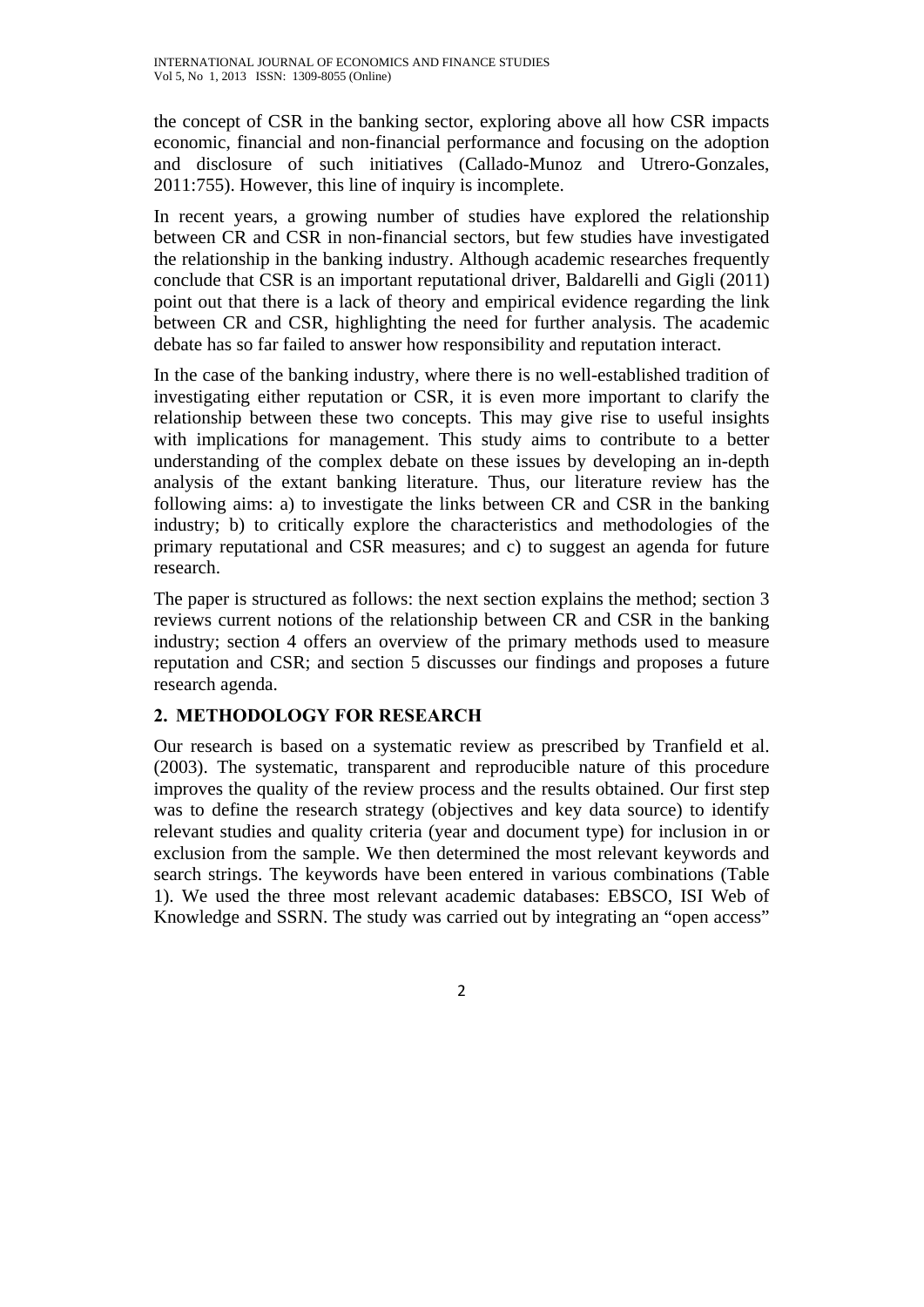database (SSRN) and subscription databases (EBSCO and ISI) with the explicit aim of providing better coverage of the research topic. ISI was chosen for its rigorous quality and citation data and EBSCO for its premium content from peerreviewed and business-related journals. To ensure thorough coverage, we added SSRN, which in July, 2012 was named the world's best open-access repository.

## **2.1 Descriptive analysis**

For all three databases, we used the same search criteria and time period (2000- 2013). Our criteria for inclusion required peer-reviewed journal articles (for EBSCO and ISI) and working papers (for SSRN). The search strings that were used and the related results are shown in Table 1.

| Table 1. Results by keyword and database |  |  |  |  |  |
|------------------------------------------|--|--|--|--|--|
|------------------------------------------|--|--|--|--|--|

| <b>KEYWORDS</b>                                         | <b>ISI WEB EBSCO SSRN TOTAL</b> |     |     |      |
|---------------------------------------------------------|---------------------------------|-----|-----|------|
| <b>REPUTATION AND BANK</b>                              | 337                             | 344 | 229 | 910  |
| CORPORATE SOCIAL RESPONSIBILITY AND BANK                | 98                              | 219 | 44  | 361  |
| CORPORATE SOCIAL RESPONSIBILITY INDEX AND BANK          |                                 | 264 |     | 269  |
| CORPORATE REPUTATION INDEX AND BANK                     |                                 |     |     |      |
| CORPORATE SOCIAL RESPONSIBILITY AND REPUTATION AND BANK |                                 | 15  |     | 24   |
|                                                         | 450                             | 842 | 276 | 1568 |

Querying multiple databases yielded redundant results, which had to be manually deleted from our sample. We identified 190 unique applicable results (178 journal articles and 12 working papers), which became the basis for our research. Figure 1 shows the increase in scientific studies on this topic since 2006. Figure 2 provides an overview of journals that published the most works on the subject of interest.





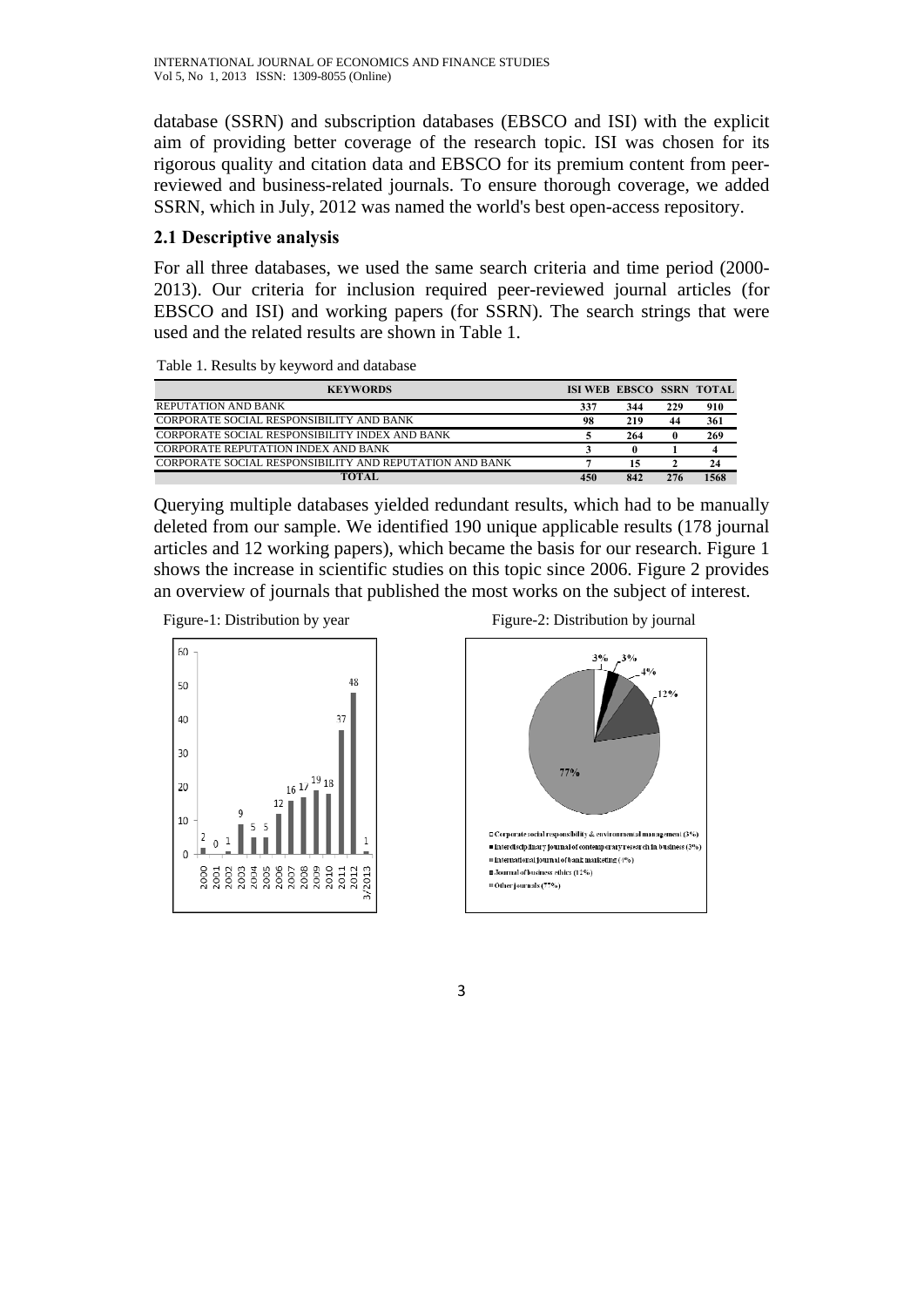## **3. MAPPING THE RELATIONSHIP BETWEEN CSR AND CR IN THE BANKING INDUSTRY: A REVIEW OF THE LITERATURE**

Extant studies on the relationship between CSR and CR (especially in nonfinancial literature) seek to identify the similarities, differences, grey areas and overlap between these two concepts. In particular, de Quevedo Puente et al., (2007:63) emphasise several differences. First, CSR has a descriptive nature because it is based on actions carried out by the company, while CR is based on subjective perceptions*.* In addition, these researchers affirm that CR is an intertemporal variable (resulting from both past firm performance and stakeholders' expectations), whereas CSR is a more limited concept because its legitimacy depends on the environment and social context within the company (de Quevedo Puente et al., 2007:66). However, even CSR has characteristics that make it an inter-temporal variable; social responsibility initiatives are always the sum of past actions and lay the foundation for future activities. CSR strategies depend on constantly evolving 'culture' and 'expectations' within socioeconomic and financial contexts. Hillenbrand and Money (2007:274) explore the reasons for which it seems appropriate to treat these two concepts, although distinct, as two sides of the same coin. Thus, there is not a general consensus among scholars and practitioners about causal relations between CR and CSR.

The above considerations can be applied to the banking industry. In this regard, we have highlighted the growing interest of theorists and practitioners on reputation (Fig. 1). The Basel Committee has spurred further interest in reputational risk: '*reputational risk is multidimensional and reflects the perception of other market participants*' (Basel Committee 2009:19). The Basel Committee's characterisation seems to emphasise the perceptual nature of the reputational concept. Similarly, the European Commission (2011:6) recently revised its CSR definition to emphasise the descriptive nature of social responsibility: '*the responsibility of enterprises for their impacts on society*'.

The perceptual nature of reputation is also supported by the etymology of the Latin word '*reputatio*', which means 'thought, consideration'. The term 'responsibility' comes from the Latin '*responsu*' and represents a fundamental lens of analysis regarding the actions undertaken by companies and the responsibility that must be matched to the behaviour of these firms. These theoretical underpinnings are the starting point of our literature review.

The first observation to emerge clearly from our analysis relates to the limited research explicitly focused on differences, overlaps and causal relationships between CR and CSR in the case of banks. Although we found some recent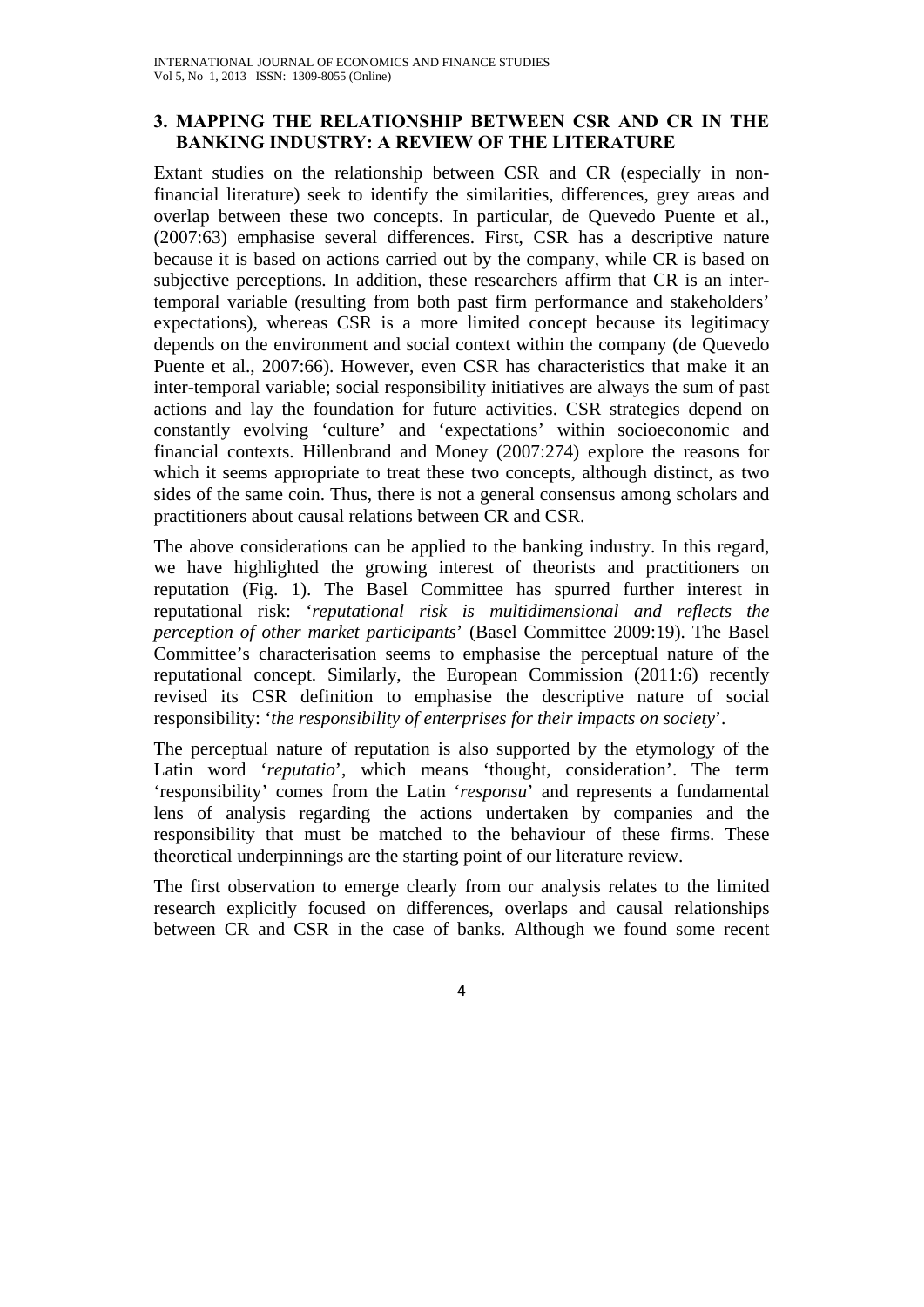studies investigating these relationships, such as Arshad et al. (2012:1070), they were not returned in our database queries.

Our examination of 190 studies reveals that most studies on CR and CSR use inductive methods and qualitative and quantitative analysis to test the relationships between these two concepts. Through our critical analysis of available studies, we identified four subfields that link elements of CSR and CR. First, we identified a set of studies investigating the relationship (often positive) between CSR and customer loyalty through satisfaction and commitment (Matute-Vallejo et al., 2011:317). In these studies, it is assumed that customer satisfaction enhances reputation in the service environment (Bontis et al., 2007:1426). The second subfield consisted of studies strengthening the link between CSR and Corporate Financial Performance (CSP). These analyses are based on empirical evidence related to a single country, a comparison among countries or case studies. In particular, Bihari (2011) attempts to map the CSR practices of major players in the Indian banking sector and to identify the impact of such activities on banks' performance and image. Third, we identified a set of studies focused on the relation between CSR and bank identity. Perez et al. (2012) explore the relevance of CSR as a vehicle for the corporate identity of Spanish financial institutions. Other studies explore the impact of CSR on bank image. Finally, we identified a set of studies that stress the importance of mapping the relationship between CSR and business ethics (Adeboye and Olawale, 2012:274). These studies conclude that reputations for ethical behaviour help financial institutions retain customers.

To summarise, our literature review leads to two observations: 1) CSR is an important reputational driver in banks and plays a key role in building a solid reputation and 2) opinions regarding the relationship between CSR and CFP are not unanimous.

## **4. REPUTATION AND CORPORATE SOCIAL RESPONSIBILITY MEASURES: AN OVERVIEW**

In this section we explore the characteristics and methodology of reputational and CSR measurement approaches and the primary indices used to verify the impact of CSR on CR.

## **4.1 Existing methods of measuring CR and CSR: an introduction**

There are different approaches, qualitative and quantitative, to measuring corporate reputation (Trotta and Cavallaro, 2012:23-24). In our view, the multidimensional and perceptual nature of reputation finds a better representation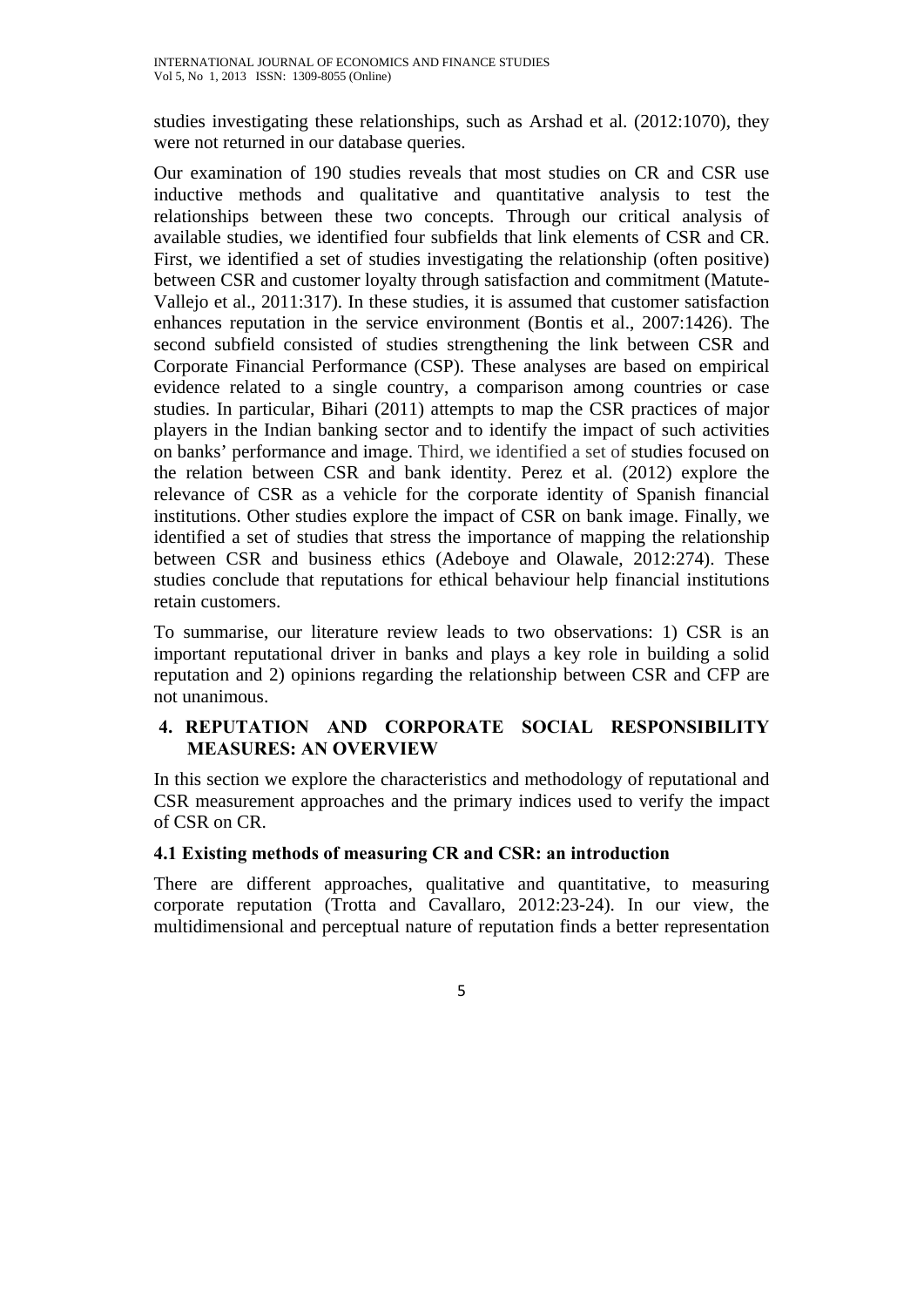in the qualitative models. Empirical studies attempting to analyse company reputation frequently use a reputational ranking (e.g., *Fortune Index*) to summarise the perceptions of stakeholders. The most popular rankings are *Fortune's Most Admired Company index* and *Reputational Quotient* (Hillenbrand and Money, 2007:262)*.* Another reliable methodology is *Global RepTrak Pulse,*  which was recently developed by the Reputational Institute. All ranking systems measure CR by using a questionnaire in which items are closely linked to key dimensions that are identified as the main reputational drivers (Tab. 2).

| Ranking*                              | What is surveyed                                                                                                                                                                      | Stakeholders interviewed                                                                                                         | <b>Dimensions/Variables</b>                                                                                                                                                                                                            |
|---------------------------------------|---------------------------------------------------------------------------------------------------------------------------------------------------------------------------------------|----------------------------------------------------------------------------------------------------------------------------------|----------------------------------------------------------------------------------------------------------------------------------------------------------------------------------------------------------------------------------------|
| <b>Fortune's</b><br>(WMAC)            | <b>Sample:</b> 687 companies from 30<br>countries<br>sorted<br>among<br>industries with revenue of \$10 and financial analysts<br>billion or more.                                    | 57 Senior executives, directors<br>(approximately 4,000).                                                                        | Nine dimensions: innovation, quality of<br>management, long-term investment<br>value, social responsibility, people<br>management, quality of products,<br>financial soundness, use of corporate<br>assets and global competitiveness. |
| Reputation<br><b>Ouotient</b><br>(RO) | Sample:<br>60<br>most<br>companies in the U.S.                                                                                                                                        | General public, customers,<br>employees, suppliers and<br>visible investors, etc. (over 14,000)<br>people interviewed).          | Six dimensions: emotional appeal,<br>products and services, financial<br>performance, vision and leadership,<br>workplace environment and social<br>responsibility.                                                                    |
| RepTrak<br>system                     | Sample: varies with the index<br>considered. For example, more<br>than 2000 companies from 25<br>industries across 40 countries are<br>included in the Global RepTrak<br>Pulse index. | Customers, employees,<br>business partners, investors,<br>NGOs, regulators, media,<br>leaders, opinion elites,<br>analysts, etc. | business leaders, community Seven dimensions: products/services,<br>innovation, workplace, governance,<br>citizenship, leadership and performance.                                                                                     |

Source: our elaboration on data from the Fortune, Harris Interactive and Reputation Institute websites.

Despite the expanding literature, it is still difficult to find both a commonly accepted definition and a generally established metric of CSR (Soana, 2011:135; Callado-Munoz and Utrero-Gonzales, 2012:757). The empirical studies developed for non-financial firms have employed different approaches to measuring the potential benefits of CSR. Within this body of literature, the most prominent methods are: 1) *content analysis* of corporate publications (environmental and social reporting); 2) *event study methodology*; 3) *statistical analysis* using reputational indices (e.g., Fortune index), ethical ratings, sustainability stock market indices or databases—such as Dow Jones Sustainability Indexes, KLD Research & Analytics database, Ethibel Sustainability Indices, Domini 400 Social Index and FTSE4Good Indices—as a proxy for CSR; and 4) *questionnaire surveys* based on scales assessing CSR's perception among company managers and directors (Turker, 2009:414-415). All of these approaches have been widely used to quantify the impact of CSR initiatives. However, the most widely used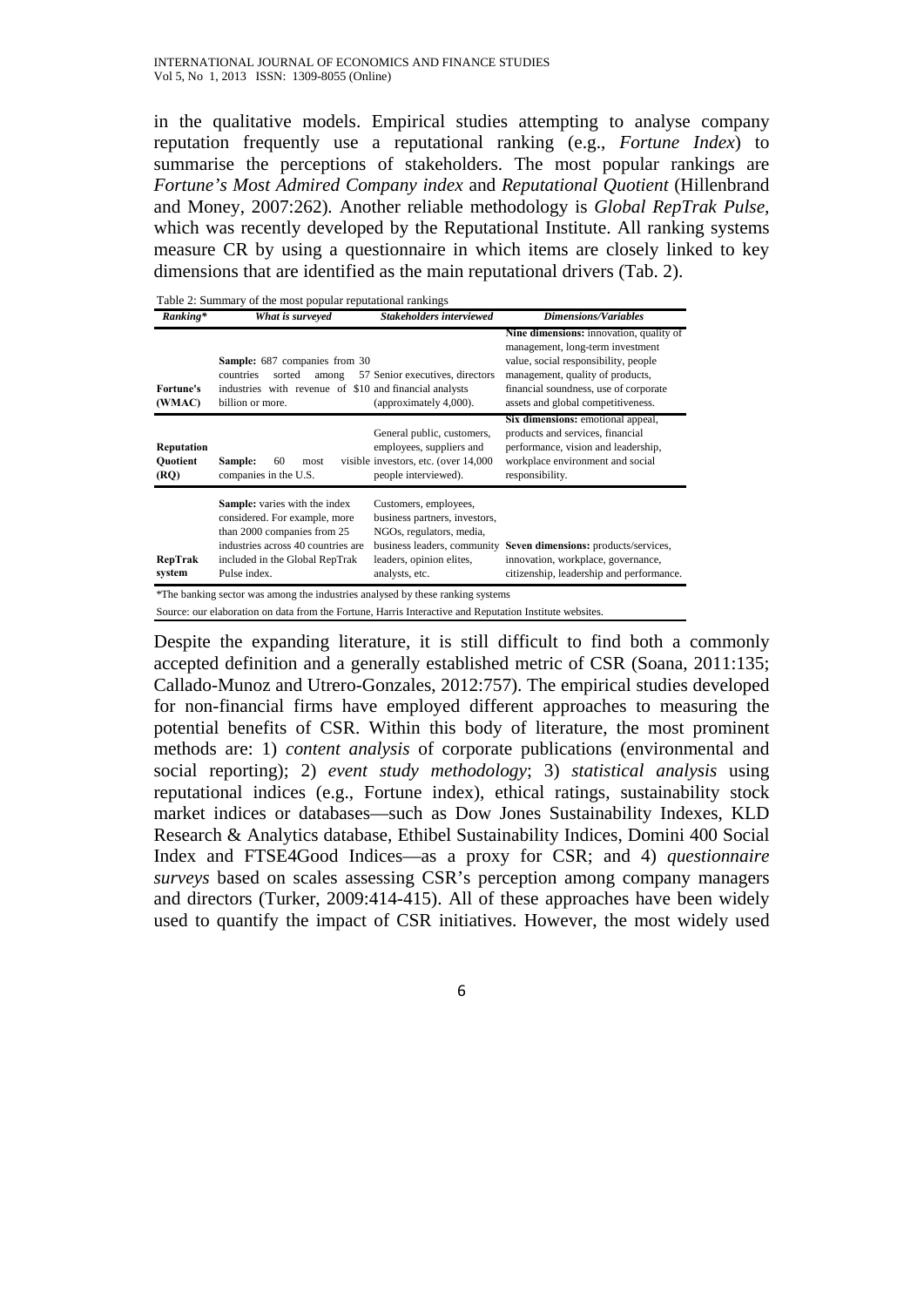proxies for evaluating CSR benefits to firms in econometric terms are reputational measures, social stock market indices and ethical ratings or databases (Tab. 3).

Table 3: Summary of the most popular ethical rating and CSR stock market indices

| <b>CSR</b> measures                                                                      | <b>Description</b>                                                                                                                                                                                                                                                                                                                                                                                                                                                                                                                                           | <b>Index parameters</b>                                    |
|------------------------------------------------------------------------------------------|--------------------------------------------------------------------------------------------------------------------------------------------------------------------------------------------------------------------------------------------------------------------------------------------------------------------------------------------------------------------------------------------------------------------------------------------------------------------------------------------------------------------------------------------------------------|------------------------------------------------------------|
| <b>Ethibel Sustainability</b><br>Indices owned by<br>European rating agency<br>Vigeo SA. | The indices (ESI Global and ESI Europe) are composed of companies Six domains: human rights,<br>belonging to the Ethibel Register. The stock/bond selection is executed business behaviour, human<br>by Forum Ethibel, which selects firms based on 38 criteria in 6 resources, corporate governance,<br>domains. All companies heavily involved in armament, gambling, environment, and community<br>tobacco or nuclear energy are excluded.                                                                                                                | involvement.                                               |
| <b>Dow Jones Sustainability</b><br>RobecoSAM                                             | The DJSI indices are the first global family indices (e.g., DJSI World,<br>DJSI Europe, DJSI Japan 40, etc.) tracking the financial performance of<br>the world's leading sustainability-driven companies. DJSI World 2012<br>tracks the performance of the top 10% of the 2500 largest companies in<br>Indices (DJSI) managed by the Dow Jones Global Total Stock Market Index (340 components Three criteria; economic,<br>sorted by 58 DSJI sectors from 52 countries).                                                                                   | environmental and social.                                  |
| <b>FTSE4Good Index Series</b><br>managed by the<br>FTSE4Good Committee                   | The FTSE4Good Index series measures the performance of firms that<br>meet globally recognised CSR standards. This family of indices<br>encompasses four tradable and five benchmark indices, representing<br>Global, European, US, Japan and UK markets. Each FTSE4Good<br>tradable Index comprises just the top 50 or top 100 stocks by market<br>capitalisation in the relevant FTSE4Good benchmark index. Companies<br>that are heavily involved in armament, tobacco or nuclear energy are Three criteria: environmental<br>excluded from these indices. | sustainability, human rights and<br>stakeholder relations. |

Concerning the relationship between CR and CSR, the comparison between reputational and ethical rankings (Table 2 and 3) shows overlap among the dimensions that define social responsibility: governance, workplace environment and citizenship (belonging to reputational ranking) and governance, human resources, and environment, which belongs to the ethical index. In this regard, a recent empirical study by the Reputation Institute (2012:15) confirms a strong and positive link between the new CSR ranking (Corporate Social Responsibility Index) and the Global RepTrak Pulse indicator. Such research highlights the fact that stakeholders' perceptions of CSR's commitment (citizenship, governance and workplace) accounts for 42% of the company's reputation. Nevertheless, Liston-Heyes and Ceton (2009:283) noted that, although scholars have equally used the Fortune Index (perceived measure) and the KLD database (actual measure) to assess CSR, these two indicators measure different phenomena and should not be used interchangeably.

#### **4.2 The measurement of CSR and CR in the banking sector: an overview**

Focusing on the banking sector, our analysis of 190 studies derived from our systematic literature review (sections 2 and 3) highlighted that the concepts of CSR and CR are often explored separately in studies of their implications for company performance and stakeholder perceptions.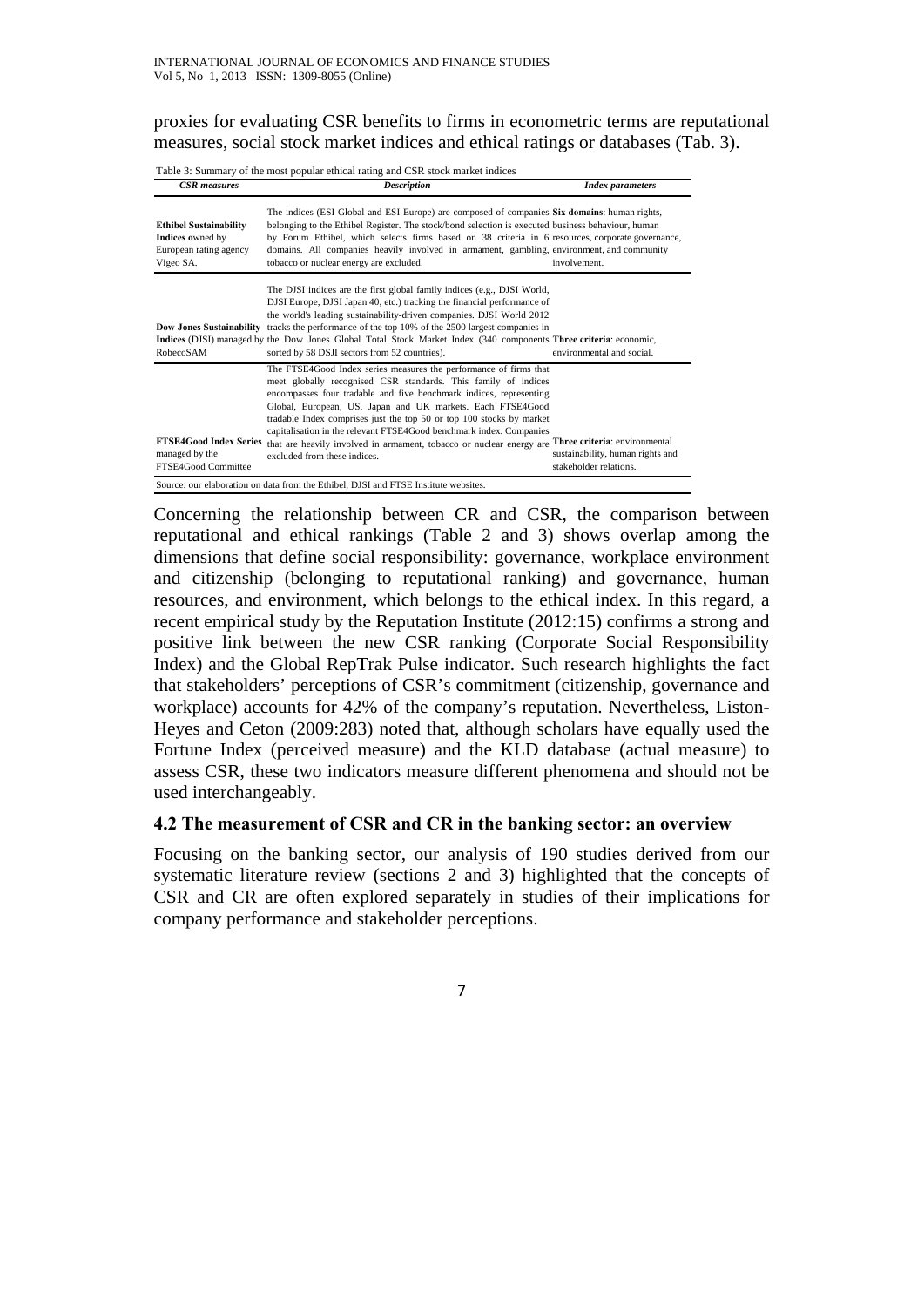Regarding CR, we noted that, due to the recent financial crisis, scholars of the banking industry focus primarily on analysing the damaging effects of reputational risk on financial performance (Sturm, 2013:193). In most of these cases, the *event study analysis* seems to be the methodology prevalently used for the empirical analysis. Other interesting studies investigated the link between reputation and customer loyalty using a Likert-type scale (Bontis et al., 2007:1427) and the relationship between employees perception and organisational reputation.

With regard to the CSR literature, our review found a small number of studies employing one or a mix of ethical ratings and stock market indices. These studies belong mainly to the line of inquiry focused on the relationship between CSR and financial performance (Scholtens, 2009:163; Soana, 2011:133). Other interesting studies investigate which financial and institutional variables (e.g., firm size, competitiveness, the country's legal environment, self-regulation, and employeremployee relations) positively or negatively affect socially responsible behaviour (Chih et al., 2010:115). The banks engaged in CSR activities have been selected by the Dow Jones Sustainability World Index (DJSI World), and some of the measures used as a proxy for CSR determinants include Equator and Wolfsberg's principles, the Cooperation in Labor-Employer Relations Index and Shareholder Rights and Legal Enforcement indices.

Also, for the case of CR, most of the studies we analysed use other measurement methods. Content analysis is generally applied to evaluate the status of CSR disclosure practices in annual reports and on corporate websites, the impact of social reporting publication on stock price (Carnevale et al., 2012:159) and the influence of CR on banks' corporate identity (Perez et al., 2012:675). Moreover, other studies use the case study approach to analyse CSR initiatives and the questionnaire survey to examine the link between CSR and customer behaviour (Matute-Vallejo et al., 2011:317), finding, in some cases, low consumer CSRawareness levels. Concerning the relationship between CSR and CR in the banking industry, we have found a lack of empirical studies employing reputational and CSR ratings as proxies to assess the link between these assets. This has not enabled us to identify a consensus academic theory in empirical studies on the nature of CSR and CR relationship.

## **5. CONCLUSIONS AND FUTURE RESEARCH AGENDA**

Our analysis enables us to formulate some considerations that should be the starting point for further research. First, our research proposes an explanation of the conceptual difference between CSR and CR in the banking industry, which is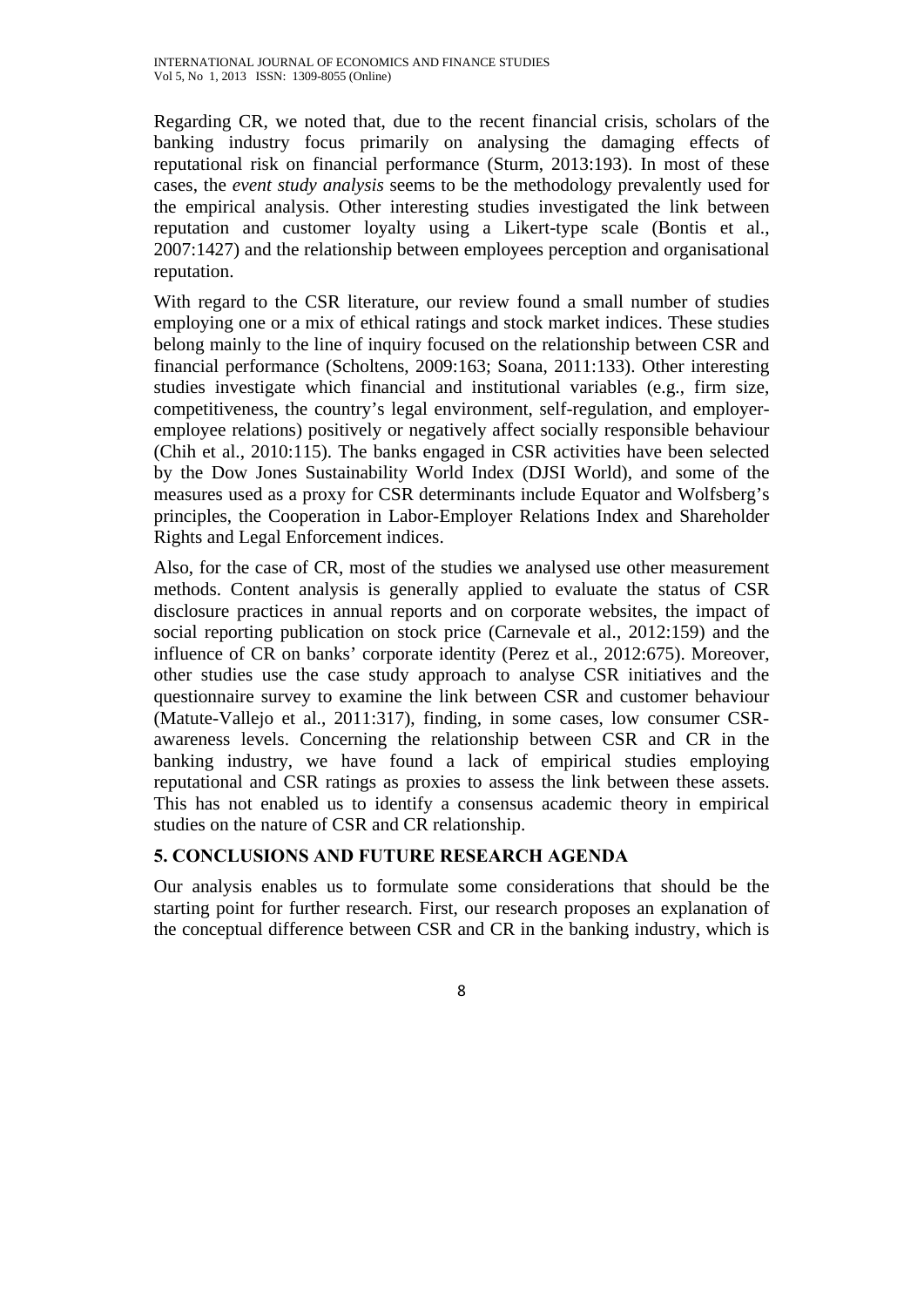rooted in an objective difference linked to their nature (descriptive versus perceptive) and is also highlighted by the etymological roots of the two terms. Our review of the literature verifies that most of the analyses conducted recognise, implicitly or explicitly, this conceptual difference. CR has a perceptual component because it is based on stakeholder perceptions and expectations, whereas CSR has a descriptive nature because it is based on companies' actions. However, there is not a consensus in academia about the identification of differences and similarities between the two concepts.

Our analysis also highlights that the concept of CSR needs to be better defined and analysed in relation to ethics. This invites further exploration of the relationships among reputation, responsibility and ethics in banks. In addition, there is a need to distinguish among image, reputation and corporate identity, both examining the *raison d'être* of banks in economic systems as well as looking at the effects of CSR disclosure policies on financial performance.

Many recent studies highlight how praxis is leading to strategic use of CSR aimed to enhance reputational capital. Further studies in this area could help to achieve advances in the banking sector and may also provide useful tools for managers. We found an imperative need for a further discussion of the key components of reputation and CSR, especially in view of the comparison of the indices and methods used to measure the benefits of such concerns. The literature review shows that even in the case of banks, there is not a common method to evaluate and compare reputation and CSR practices. Furthermore, although several studies have identified the use of reputational indices as a proxy for CSR for firms at large, our analysis showed that, due to the different nature of CSR and these indices, such measures are not interchangeable.

We acknowledge some limitations of this study. Although we conducted a transparent review of the literature, the databases used did not intercept all of the existing works and missed important studies that were highly cited in the literature. Therefore, for the purposes of further studies, we will expand keywords and include more refined methods and tools.

# **BIBLIOGRAPHY <sup>i</sup>**

Adeboye, Oyedeji Rasheed and Olawale Saka Rahmon (2012), "Corporate social responsibility (CSR) and business ethics (BE): effective tools for business performance in Nigerian banks Interdisciplinary". *Journal of Contemporary Research in Business*, Vol. 5, No. 5, pp. 274-279.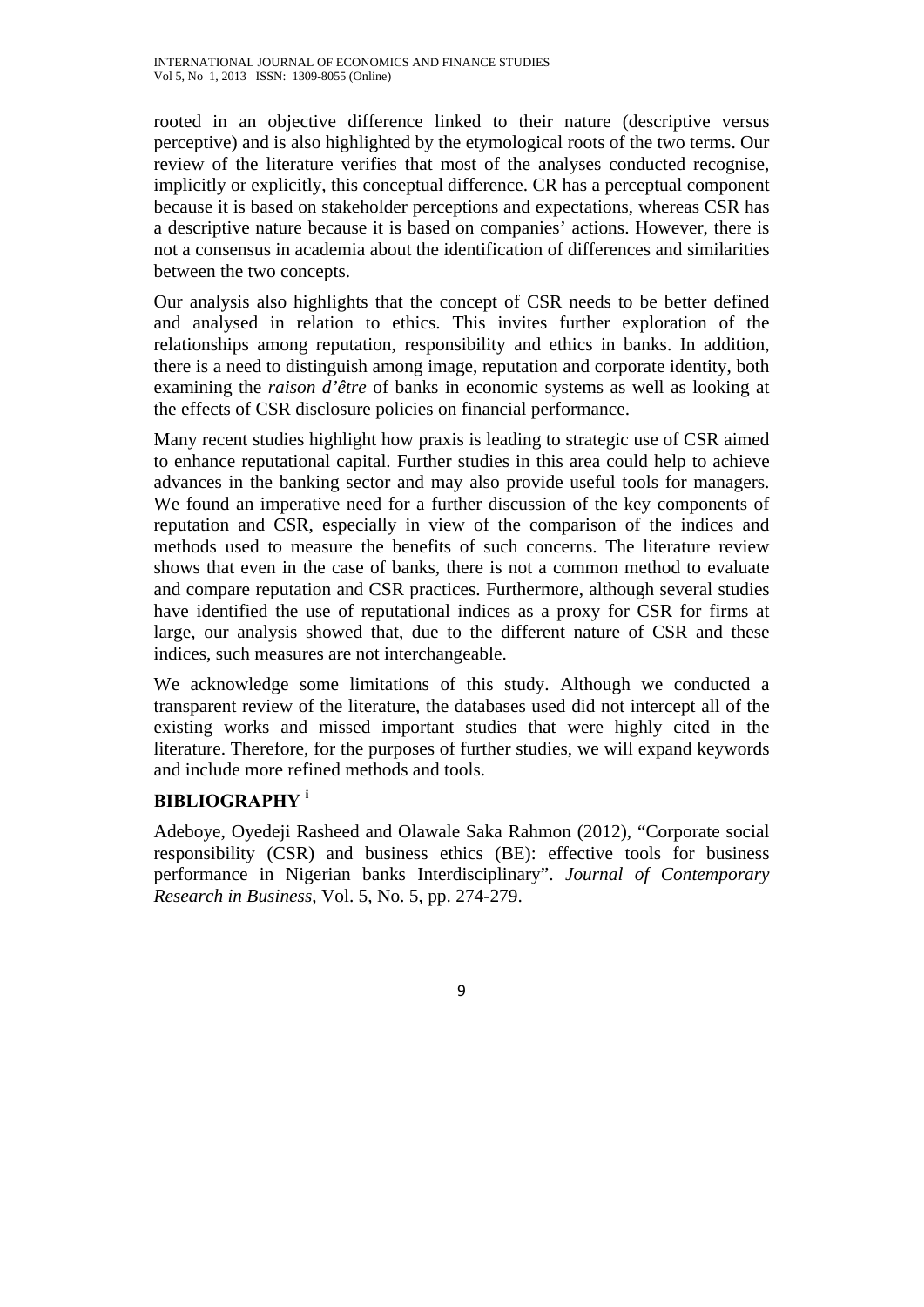Arshad, Roshayani, Othman Suaini and Othman Rohana (2012), "Islamic Corporate Social Responsibility, Corporate Reputation and Performance". *World Academy of Science, Engineering and Technology*, No. 64, pp. 1070-1074.

Baldarelli, Maria Gabriella and Gigli Sabrina (2011), "Exploring the drivers of corporate reputation integrated with a corporate responsibility perspective: some reflections in theory and in praxis". *Journal of Management and Governance*, November, DOI 10.1007/s10997-011-9192-3.

Basel Committee Bank Supervision BCBS (2009), http://www.bis.org/publ/bcbs 150.htm, [Accessed 12.04.2013].

Bihari, Suresh Chandra and Pradhan Sudeepta (2011), "CSR and Performance: The Story of Banks in India". *Journal of Transnational Management,* Vol. 16, No. 1, pp. 20-35.

Bontis, Nick, Booker Lorne D. and Serenko Alexander (2007), "The mediating effect of organizational reputation on customer loyalty and service recommendation in the banking industry"*, Management Decision,* Vol. 45, No. 9, pp. 1426-1445.

Callado-Muñoz, Francisco J. and Utrero-Gonzalez Natalia (2011), "Does it pay to be socially responsible? Evidence from Spain"s retail banking sector", *European Financial Management*, Vol. 17, No.4, pp. 755-787.

Carnevale, Concetta, Mazzuca Maria and Venturini Sergio (2012), "Corporate Social Reporting in European Banks: The Effects on a Firm"s Market Value". *Corporate Social Responsibility and Environmental Management,* No. 19, pp. 159–177.

Chih, Hsiang-Lin, Chih Hsiang-Hsuan and Chen Tzu-Yin (2010), "On The Determinants of Corporate Social Responsibility: International Evidence on the Financial Industry", *Journal of Business Ethics*, Vol. 93, No. 1, pp. 115-135.

de Quevedo Puente Esther, de la Fuente Sabatè Juan Manuel and Delgrado-Garcia Juan Bautista (2007), "Corporate Social Performance and Corporate Reputation: Two Interwoven Perspectives". *Corporate Reputation Review*, Vol. 10, No. 1, pp. 60–72.

European Commission (2011), *A renewed EU strategy 2011-14 for Corporate Social Responsibility*, http://ec.europa.eu/enterprise/newsroom/cf/itemdetail. cfm?item\_id=5511, [Accessed 12.04.2013].